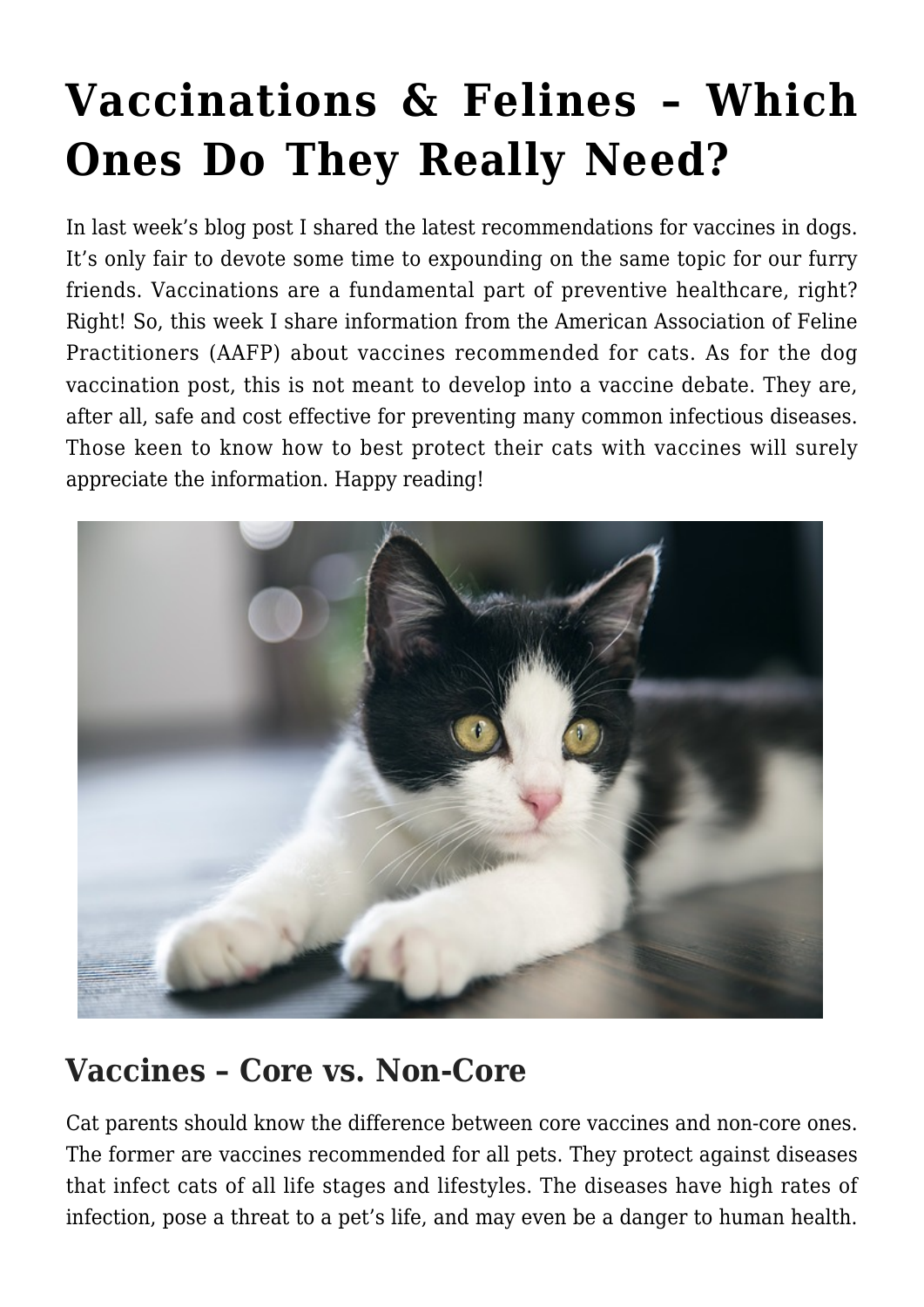Vaccination results in relatively robust protection from disease. Non-core vaccines are option ones. They should be considered given the exposure risk of a pet. These vaccines are generally less effective compared to core ones in terms of protecting against disease.

#### **Vaccines – Important terms to know**

Truly understanding vaccine recommendations for cats requires familiarity with some common terms used by veterinarians. These include:

- *Modified live vaccine (MLV*) Also called attenuated vaccines, they contain bacteria or a virus that has been modified to lose its diseasecausing ability or they are administered via a route that prevents them from causing clinical disease
- *Killed vaccine* Also called inactivated, these vaccines a processed in a way that kills the bacteria or virus in them
- *Adjuvant* a chemical protein that enhances the immune response to vaccine
- *Recombinant* vaccine produced using only a specific piece of an infectious organism like a protein or a sugar to elicit a very strong immune response when administered

## **Vaccines – Which ones are core and which ones are non-core?**

Based on the 2013 AAFP Feline Vaccination Advisory Panel Report, there are three vaccines that are considered core:

- Feline panleukopenia (FPV)
- Feline herpesvirus-1 (FHV-1)
- Feline calicivirus (FCV)

Conversely, non-core vaccines include:

- Rabies
- Feline leukemia virus (FeLV)
- Feline immunodeficiency virus (FIV)
- *Chlamydophila felis*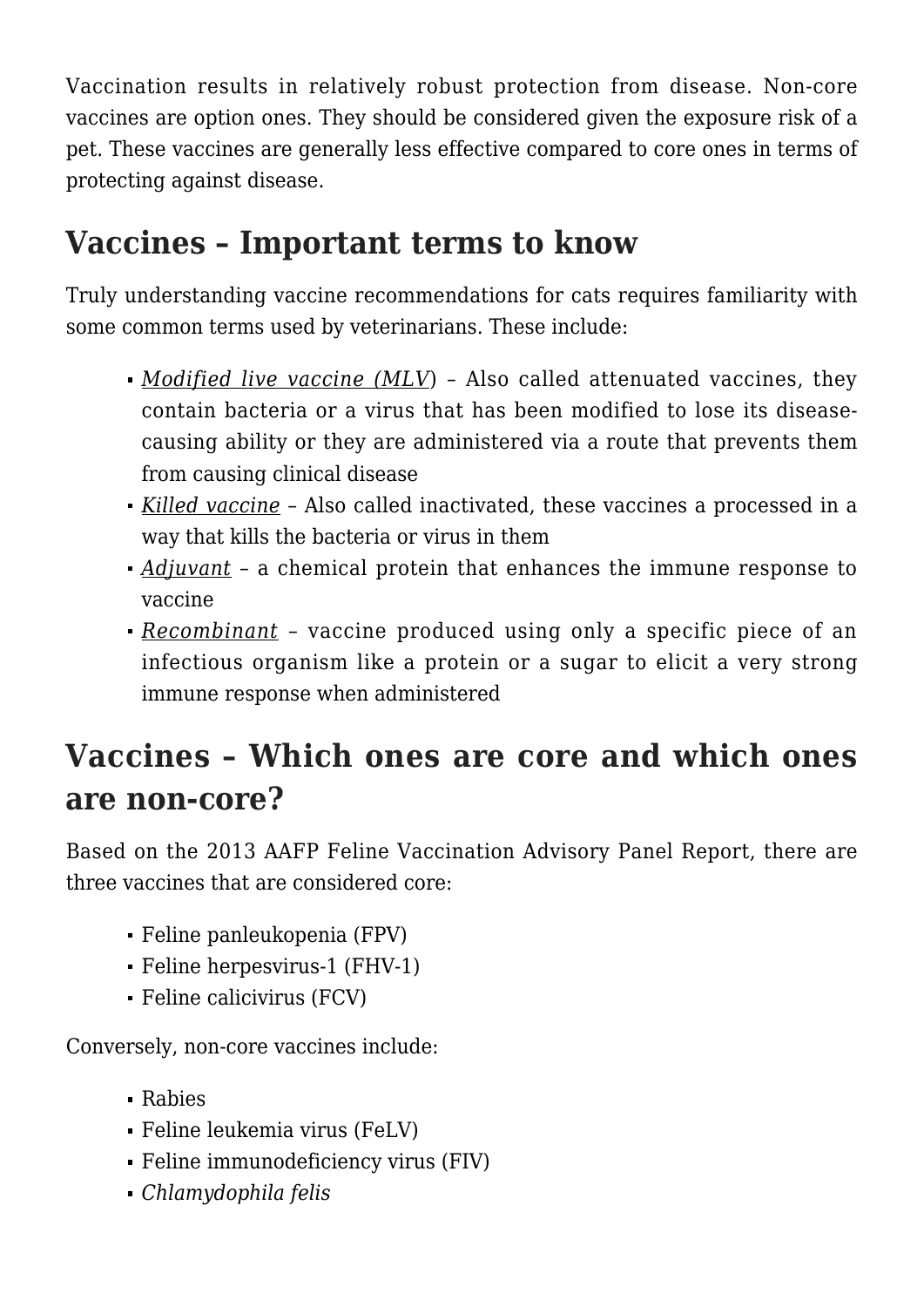- *Bordatella bronchiseptica*
- Feline infectious peritonitis

## **Vaccines – Household vs. Shelter vs. Cattery**

An alternative means of categorizing feline vaccines is based on where cats live. Do they live in a house? Are they currently housed in shelters? Do they reside in a cattery? Current vaccine recommendations are different for each group – see below for more information.

- *Household Cats*
	- The AAFP currently recommends felines residing in homes the so-called pet cats – receive the following vaccinations:
		- FPV, FHV-1, & FCV These core vaccines are started at 6 weeks of age and repeated every 3-4 weeks until 16-20 weeks of age. Revaccination should occur one year after the primary series, and subsequently every three years after that time. The Vaccine-Associated Feline Sarcoma Task Force (VAFSTF) recommends these core vaccines be given below the right elbow. They should not be given on midline or in the area between the shoulder blades. Modified live & inactivated formulations are available.
		- FeLV The FeLV vaccine may be given as early as 8 weeks of age and is repeated again in 3-4 weeks. The vaccine is then repeated one year later. After this time, frequency of revaccination depends on their risk of infection. Low-risk cats should be revaccinated every 2 years while high-risk felines should be revaccinated annually. The VAFSTF recommends the FeLV vaccine be given below the left stifle/knee. Killed/inactivated and recombinant products are available.
		- Rabies Although not considered a core vaccine by the AAFP, this vaccination is necessary where legally mandates or in endemic regions. Initially the vaccination is given at 12 weeks of age and then boostered one year later. After that time, the vaccine is given every 1 or 3 years depending on the type of vaccine used. The VAFSTF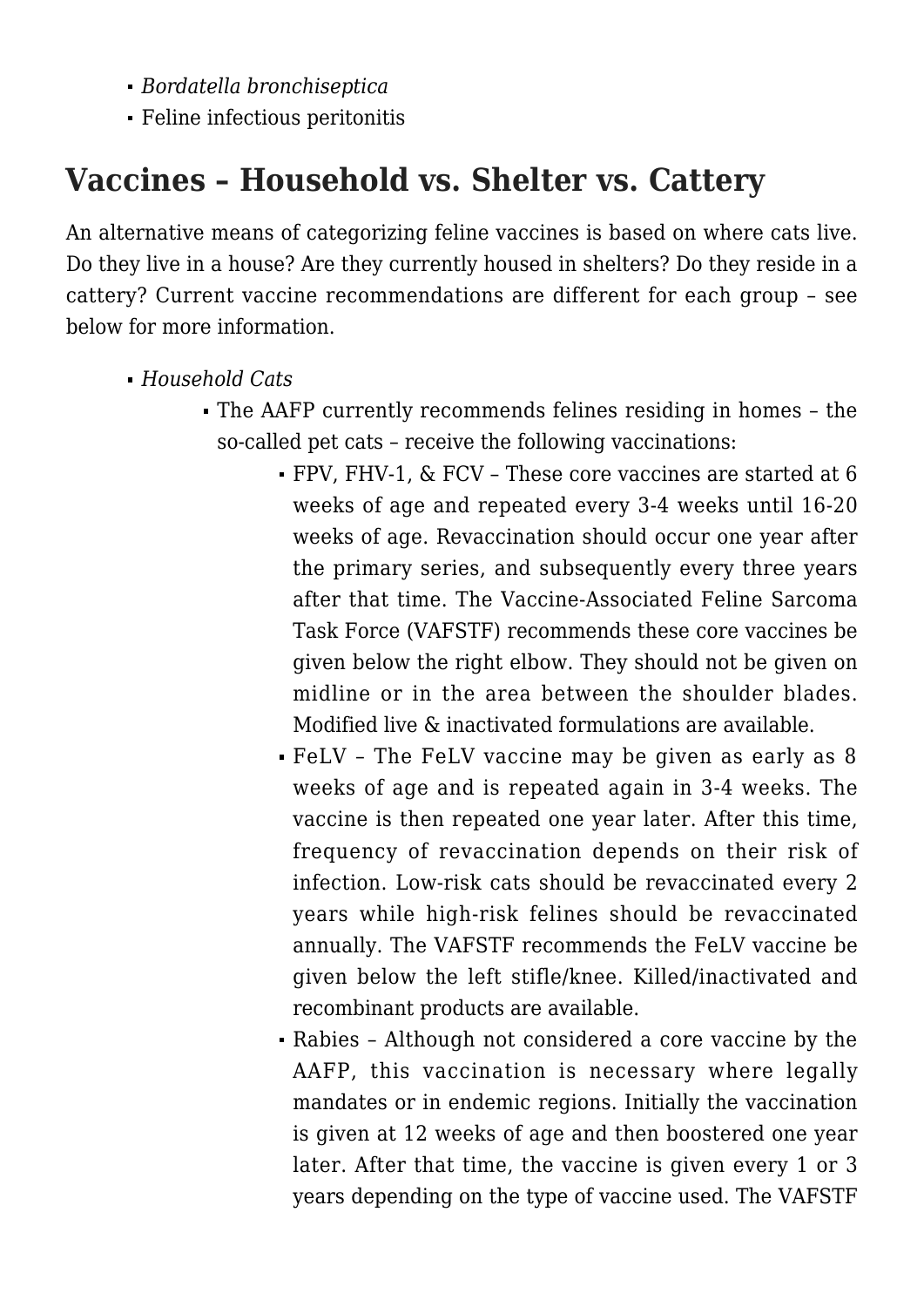recommends the rabies vaccine be given below the right stifle/knee. Killed/inactivated and recombinant products are available.



Figure 7 Administration of FPV, FHV-1, FCV vaccine subcutaneously below the right elbow. Courtesy of Dr Susan Little



Figure 8 Administration of FeLV vaccine subcutaneously below the left stifle. Courtesy Dr Susan Little



Figure 9 Administration of rabies vaccine subcutaneously below the right stifle. Courtesy Dr Susan Little



Figure 10 Regions indicated in green are recommended. Those in red are key sites that should be avoided. Image @iStockphoto.com/GlobalP

Images courtesy of the [Journal of Feline Medicine & Surgery.](https://www.catvets.com/)

#### *Shelter*

The AAFP recommends cats housed in shelters receive the same vaccines as pet cats. They also recommend these felines receive the herpesvirus-1 vaccine. Shelter cats should receive this vaccine at intake into the shelter. Kittens may receive the vaccine as early as 4-6 weeks of age, and should be revaccinated every 2-3 weeks until 16-20 weeks of age. This vaccine is given intranasally, and onset of protection is as early as 4-6 days post-inoculation.